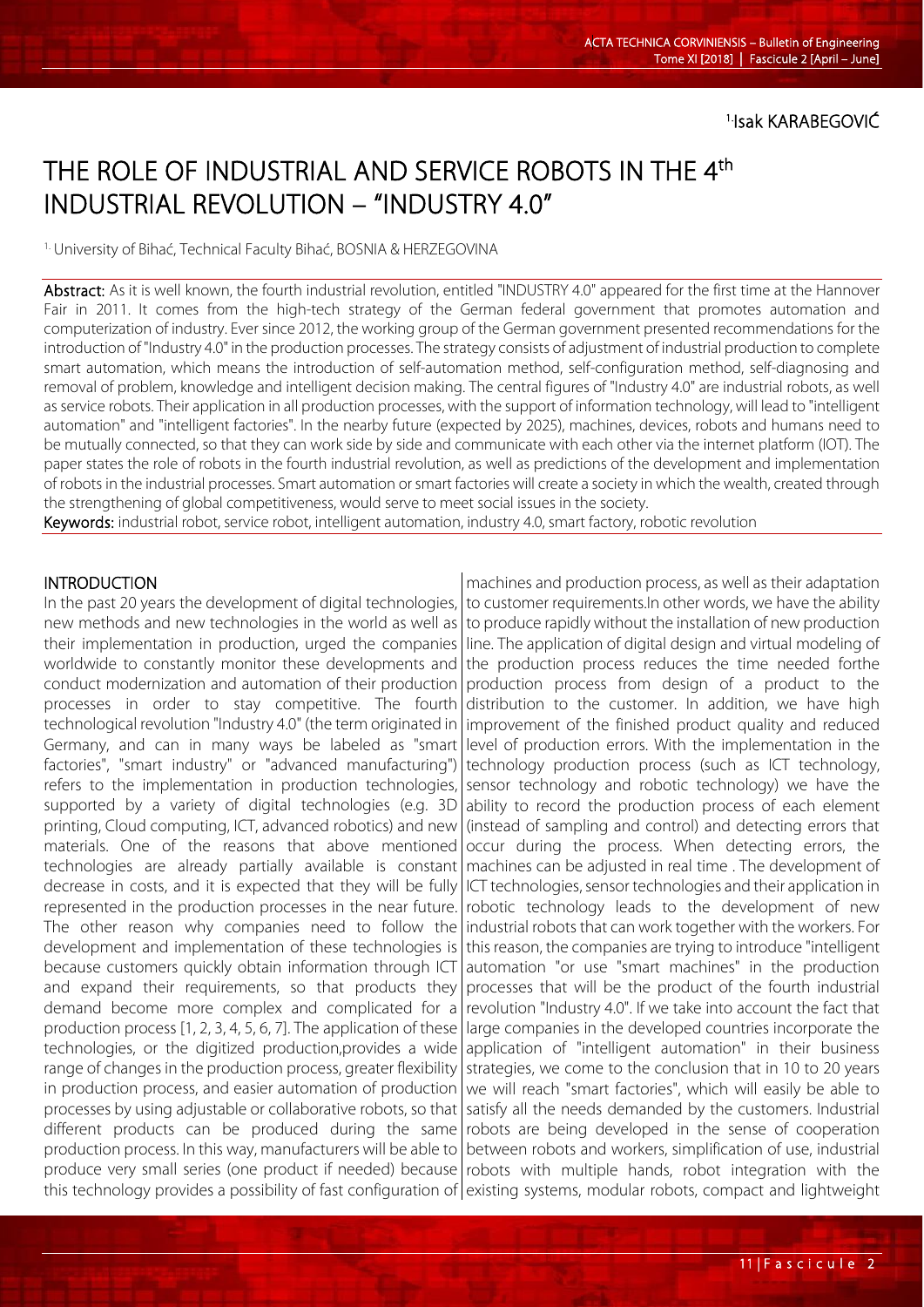robots, and their implementation in a production processes that is supported by the ICT technologies, and followed by the objective towards "smart factories". Intelligent robots will completely replace the workers in the production process, and at the same time the workers will work on more effective creative tasks [3, 16, 18].

# THE ROLE OF DIGITAL TECHNOLOGY IN THE FOURTH INDUSTRIAL REVOLUTION "INDUSTRY 4.0"

As we already mentioned, the fourth industrial revolution is the result of digital technologies, and the participation of various digital technologies initiates the transformation of industrial production. In the next period, everything will depend on a number of new and innovative technological achievements. The application of information and communication technology (ICT), enable us to acquire information based on which we can carry out the integration of all systems in all phases of creating new products, both within the production process and outside of the production process (referring to the logistics and supply).Figure 1 outlines the key digital technologies (ICT) that enable digital transformation of the industrial production processes [1,3,15].



Figure 1. The transformation of production processes with digital technologies

The analysis of Figure 1 provides us with the conclusion that following technologies will lead us towards digital transformation of the industrial processes: Big Data, Cloud Computing, Internet, Simulations, Artificial Intelligence, and System integration, all representing support technologies on top of the Figure 1, such as Additive Manufacturing, Autonomous Machines and Human-Machine Integration. There are two reasons why digital technology will transform the production processes in the industry: the first is that their representation in the production processes is increasing every day, and the second is that the combination of various ICT technologies converges with other technologies. The main effect that influences the productivity in the production process is technologies depicted at the bottom of Figure that | produce by independent production machines, that increase

enable the work of technologies on the top of Figure 1. In order to use the above mentioned technologies and in order to achieve all that was not possible until now (for example, to control each piece during the production, follow the distribution, changing parameters during production, etc.), we have to implement all digital technologies shown in Figure 1. The best example of future technology is shown in Figure 2. It gives the scheme of fourth industrial revolution and the role of robots in the "Industry 4.0" [3,8,17,19,20].



Figure 2. The basis of the fourth industrial revolution "Industry 4.0" are industrial robots and service robots

As Figure 2 shows, the current method of production is everchanging and is being replaced by new productions methods, i.e. the transformation and production processes with the participation of digital technology in all processes of production, distribution and monitoring products throughout their life. It is impossible to automate the production processes with the "smart automation" without the participation of the industrial and service robots. Robotic technology and robots are one of the foundations of the fourth industrial revolution. The reason for this is that there has been the development of robotic technology owing to digital technologies, and above all, information technology and sensor technology, which led to the development and application of new types of industrial and service robots that make independent decisions and can work together with workers, but also take into account that they are not hurt during operation. In the period to come, i.e. future, it will not be possible to imagine any production process without the participation of the robots because they will be very flexible in order to perform any activity. In this way, robots significantly increase productivity, which is the objective of the companies engaged in the production. They produce faster, stronger and more consistent than workers with a combination of new sensors and actuators, and extensive data analysis. By using digital technology, such as Cloud Computing and Internet of Things, we get the ability to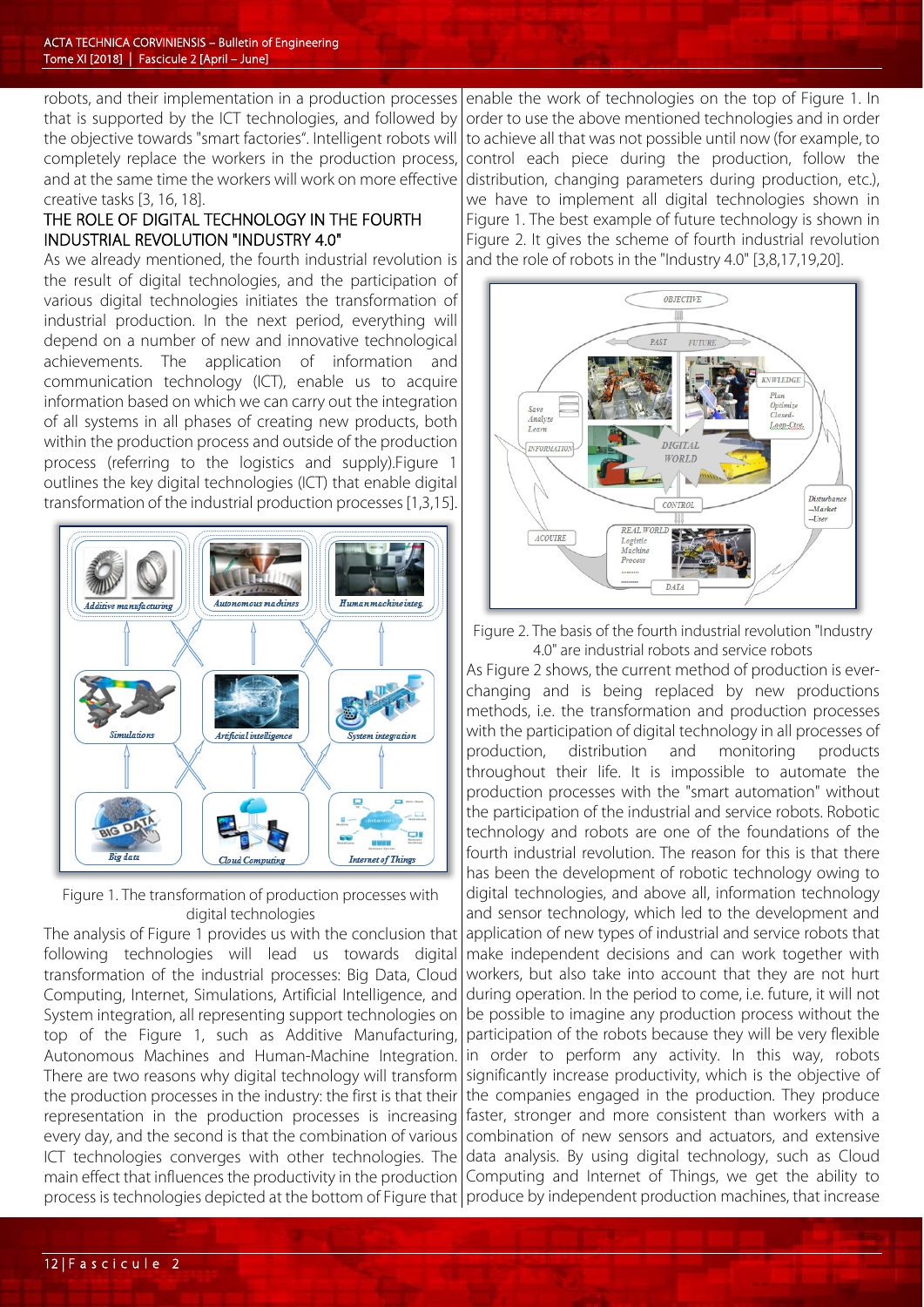productivity, they are automatically maintained, and maintain communication during the production process. we have to conduct the analysis of the representation of

## THE DEVELOPMENT OF ROBOTIC TECHNOLOGY WITH THE SUPPORT OF ICT TECHNOLOGY

Automation of production processes began in the 60s of the last century with the introduction of industrial robots in the production process in the automotive industry. The automation of production systems by introducing industrial robots is an ongoing process, and nowadays is performed differently because of the development of information technologies that affected its application in the automation because today they are performing multiple tasks, with the possibility of reprogramming. One of the disadvantages of the first-generation industrial and service robots is that they have to be programmed for every operation. The second disadvantage is that industrial robots were separated with barriers from the workers, so as not to hurt them during operation in the production process. Digital technology, sensor technology and new materials support the development of robotic technologies and their convergence enabled the development of second-generation industrial robots.



Figure 3. The representation of industrial robots worldwide in the period 2005-2015 and the prediction of representation until 2020: a) Annual representation of robots; b) Prediction of representation

In order to understand the speed of convergence of digital and other technologies with robot technologies and their

industrial and service robots in the world in the last ten years. Statistical data were taken from the IFR (International Federation of Robotics) and shown in diagram in Figure 1 [9, 10, 11, 12, 13, 14].

Based on Figure 3a), we can conclude that the representation of industrial robots in production processes worldwide is increasing every year, so that in last ten years the representation of robot units increased from 120.000 robot units in 2005 to 254.000 robot units in 2015. This statement provides us with the assumption that the development of information technology and robotic technology and their implementation in production processes is increased by the automation and modernization of production processes, thus increasing the productivity.



countries in the world in the period 2005-2015 and the representation of industrial robots in China in the period 2005- 2015: a) Representation of robots in top countries;

b) Representation of robots in China

The predictions of representation of industrial robots in the coming period are given in Figure 3b). We can see that the increase of the representation is going to continue, and it will reach around 485.000 robot units in 2020. We need to conduct the analysis of the representation of industrial robots in top twelve countries in the world in 2015, as shown in Figure 4.

implementation in manufacturing processes in the industry, representation of industrial robots in production processes in Among twelve countries in the world that have the highest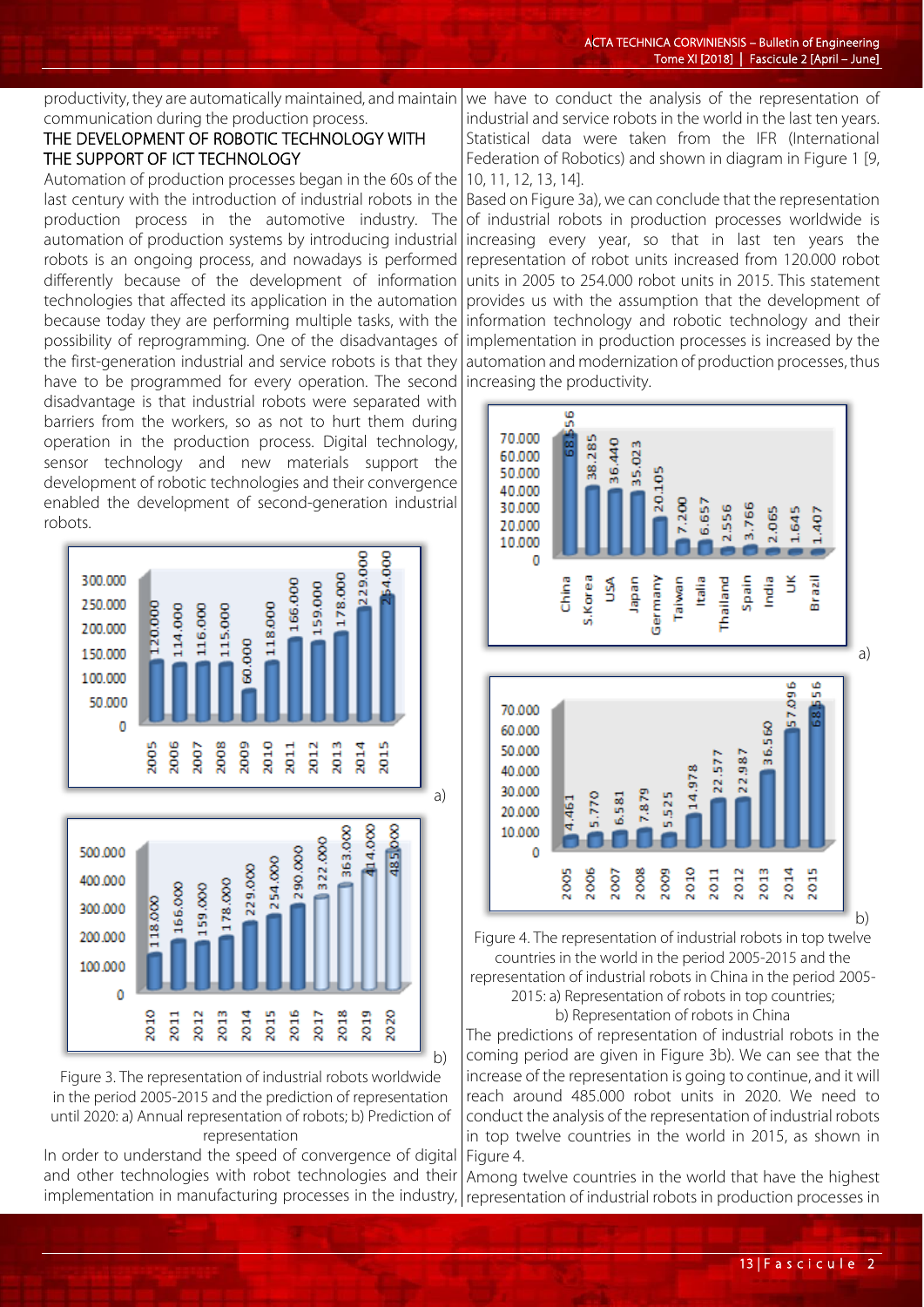2015 are the following: China, North Korea, USA, Japan, Germany, Taiwan, Italy, Spain, India, UK and Brazil. As we can see based on Figure 4a), the first place is held by China with 68.556 industrial robot units, followed by the countries in which the automotive industry is highly developed, such as North Korea, USA, Japan and Germany. If we look at the representation of industrial robots in production processes in China in the last ten years, Figure 4b), we see that it holds the first place in the last years, the reason being the strategy developed by China named "Made in China 2025", which aims to make China the leading technology country in the world. In order to determine the effect of such representation of industrial robots, we need to examine the percentage of the representation of industrial robots in the world in 2015 in different industries and vehicle production, which is shown in Figure 5 [6,13,14].





Figure 5. The percentage of representation of industrial robots in different industries worldwide in 2015, as well as vehicle production in top twelve countries in the world in 2015: a) Representation of robots; b) Vehicle production

The first place by representation of industrial robots Figure 5a) is held by automotive industry with 39%, the second place is held by electrical/electronics industry with 25% and in the third place is metal industry with 12%.

Based on the image 3b), we conclude that China has installed most industrial robots in production processes in the automotive industry because they are the first in the world in vehicle production. In 2015 China produced close to 25 million vehicle units, followed by countries that are among top five countries in the representation of industrial robots in 2015: USA, Japan, Germany and North Korea.

In addition to development and increase of application of industrial robots in production processes, the development and increase of application of service robots in the production process is also growing. As an example, we take service robots for logistics in the production process, as shown in Figure 6 [3, 4, 17, 20].





Figure 6. The representation of service robots for logistics worldwide for the period 2005-2015

The development of digital technology and the development of other technologies are contributing to the development of robotic technology, so that each year the representation of service robots for logistics in the production process is being developed and increased, as evidenced in Figure 6. It can be seen that in 2015 about 18.000 service robot units of different constructions and for different purposes are represented in the production processes. The convergence of digital technologies with other technology created the second generation of industrial robots, which will rapidly lead to the third generation of industrial robots that will be smaller than the current, less expensive, more autonomous, flexible and fully rendered, with simplified programming so that they can be programmed by workers.

The third generation of industrial robots is intelligent and autonomous robots and their improvement will be as follows: identifying specific objects, manipulation, knowledge, increase in computing performance, numerical remote controlling, working with miniature and complex products that require adjustment in the installation, reliability and precision that exceeds human capabilities.

For these reasons, industrial and service robots are presently at the center of automation of production processes, and in the future it will be impossible to create "intelligent automation" and "intelligent factory" without the participation of a new generation of robots, as shown in Figure 7.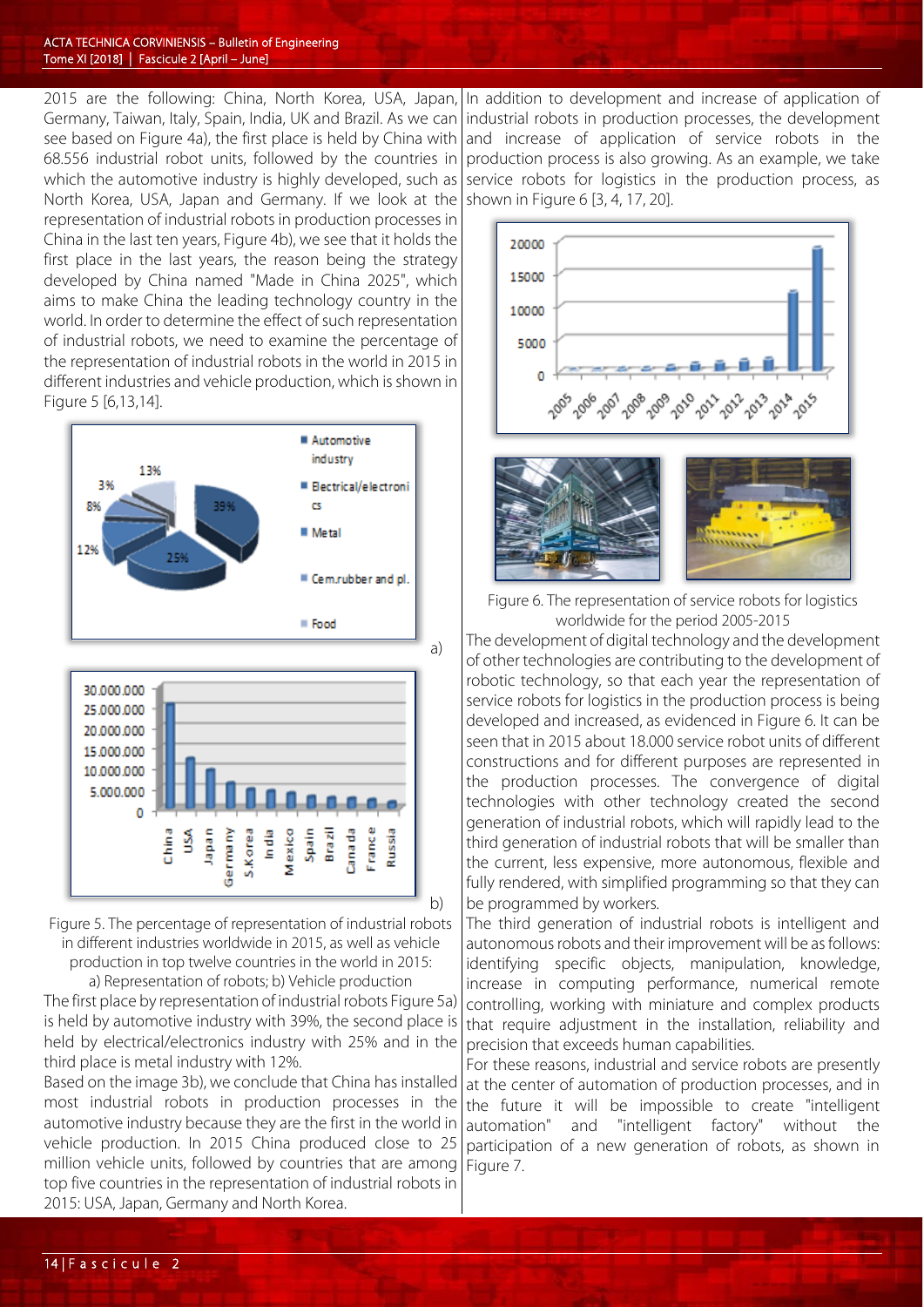

Figure 7. Intelligent production process of gear realized with digital and robotic technology

Digital technology and other technologies, which include robotic technology, are the foundation of every intelligent  $\left[3\right]$ production, as is the case of production of gear shown in Figure 7. The advanced information technology enabled the design, simulation of actual plant at all stages of production [4] (virtual reality), assembly, quality control, planning, management, diagnosis and optimization of production all from one place. This method leads to the highly productive production process, low cost and high quality of production. **CONCLUSIONS** 

The development of digital, sensor, and robotic technology with other technologies and new materials is introducing the intelligent industrial development leading to the "intelligent factories". This is the period of the fourth industrial revolution based on intelligent production processes that use network technology and equipment for monitoring technology in order to have the means to adjust the production. Production system has the ability to reason, predict, simulate, selfconfiguration of optimal production system, independent learning and maintenance (using saved files and updates), automatic error diagnosis, problem-solving and maintenance. The new production system will have the ability to communicate with the machine and be complementary at different levels. All the above is impossible to achieve without the application of industrial and service robots in the production process. It is well-known that robotic technology is developing rapidly, and the industrial robots of the second generation are already installed in production processes, where they work alongside with the workers, whereas in the past they had to be separated by compartments so that they wouldn't hurt workers. In addition, service robots for logistics are being installed in the production processes, that are completely intelligent and communication related to the production machines. Intelligent automation allows greater flexibility in the

production, so that different products can be produced in the same production facility. Digital design and virtual modeling of production process enable us to reduce the time between the design of a product and its delivery to the market. In this way we acquire great improvements in product quality and a significant reduction of production errors. The fourth industrial revolution which includes digital and other technologies will lead us towards the "intelligent production'' in the next 10 years.

#### Note:

This paper is based on the paper presented at 13th International Conference on Accomplishments in Mechanical and Industrial Engineering – DEMI 2017, organized by University of Banja Luka, Faculty of Mechanical Engineering, in Banja Luka, BOSNIA & HERZEGOVINA, 26 - 27 May 2017.

#### References

- [1] Verl A., (2016), Robotick & Industrie 4.0,ISW, Stuttgart, Germany.
- [2] Sulavik C., Portnoy M., Waller T., (2014), How a new generation of robots is transforming manufacturing, Manufacturing Institute USA, September 2014. Gaithersburg, USA pp.1-13.
- Bunse B.; Kagermann H.; Wahister W.; (2015), Industrija 4.0. Smart Manufacturing for the Future, Germany Trade & Invest,Berlin,Germany.
- Smart industry-a strategy for new industrialisatuon for Sweden, (2015), Gevernment Offices of Sweden,Stockholm,Sweden.
- [5] Pires N., (2015), New development on Industrijal Robotics, Lisabon,Portugal, https//www.robotics.dem.uc.pt
- [6] Karabegović I., (2016), Role of Industrial Robots in the Development of Automotive Industry in China, International Journal of Engineering Works, Vol.3., Iss.12.,Kambohwell Publisher Enterprises, Multan, Pakistan, ISSN: 2349-6495, pp:92-97
- [7] Sulavik C., Portnoy M., Waller T., (2014), How a new generation of robots is transforming manufacturing, Manufacturing Institute USA, September 2014. Gaithersburg, USA pp.1-13.
- [8] Doleček V., Karabegović I.; (2008), Robots in the industry", Technical Faculty of Bihac, Bihac, Bosnia and Herzegovina.
- [9] World Robotics 2015, (2015),United Nations, New York and Geneva.
- [10] World Robotics 2013, (2013), United Nations, New York and Geneva,
- [11] World Robotics 2012, (2012), United Nations, New York and Geneva.
- [12] World Robotics 2008, (2008),United Nations, New York and Geneva.<br>[13] Verband
- Deutscher Verkehrsunternehmen VDV:"Jahresbericht 2014/2015, Koln, Deutschland
- [14] Karabegović I.; Husak E.; (2016), China as a leading country in the world in automation of automotive industry manufacturing processes, IV International Congress Motor Vehicles & Motors 2016, "MVM-2016", 06-08. October 2016. Kragujevac, Serbia.
- [15] Jeschke S., (2015), Roboter in der Automobilindustrie, Fachkonferenz, 27 Oktober 2015, Augsburg, Germany.